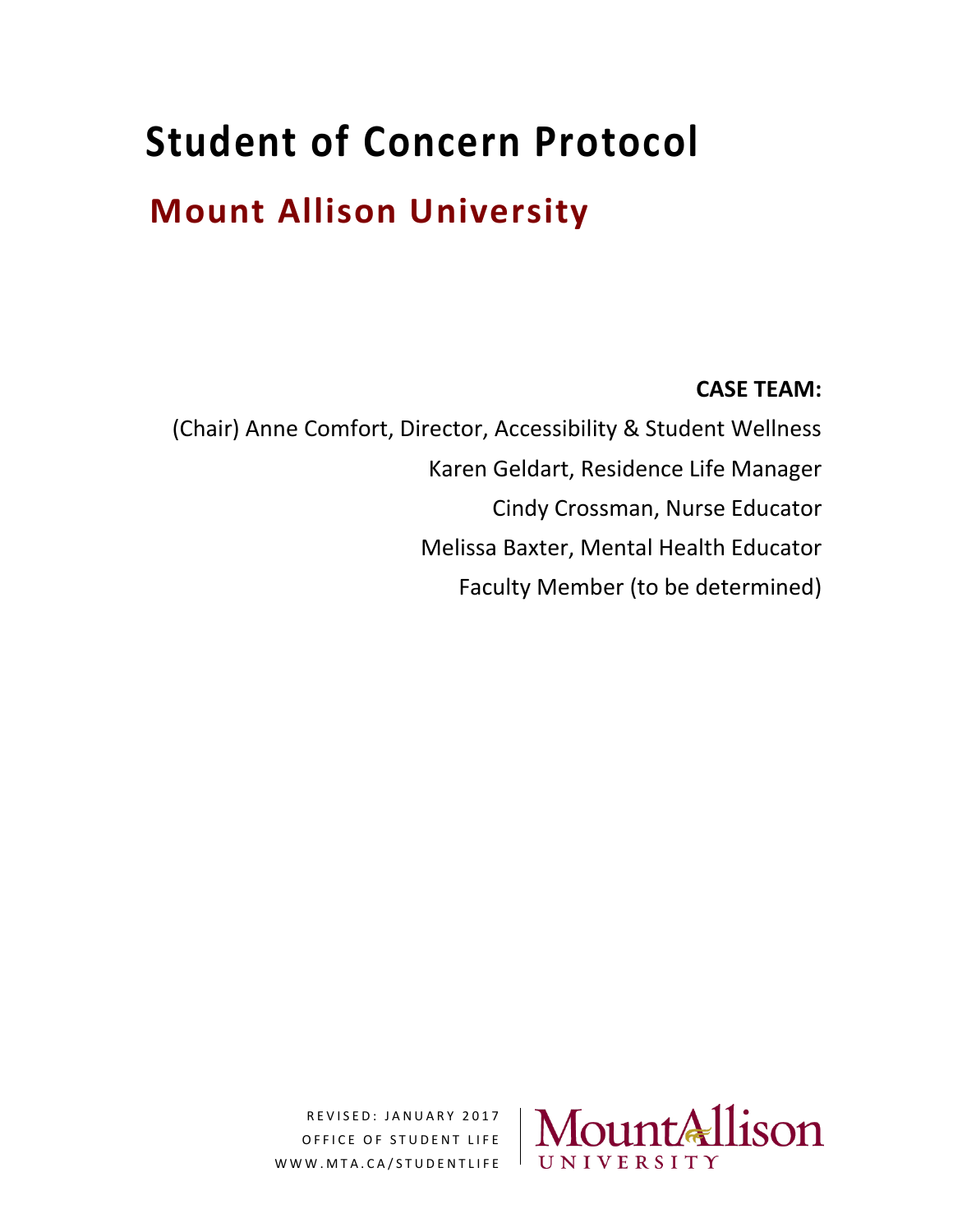# **Table of Contents**

 $*$  \*  $\ast$ 

Mount Allison wishes to acknowledge and give appropriate credit to the University of Saskatchewan and its Student of Concern Advisory Team document which served as the template for this document.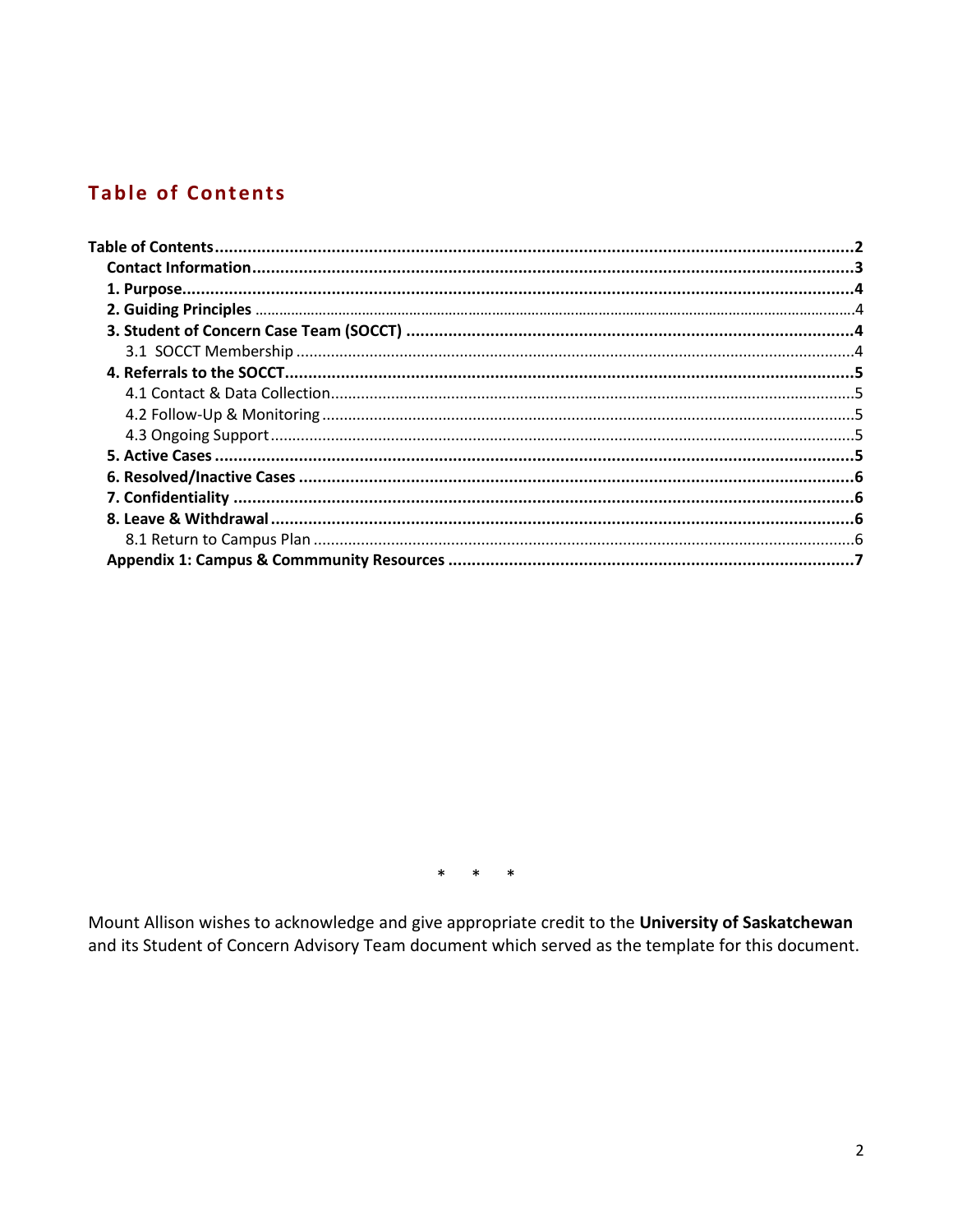#### **CONTACT INFORMATION**

**STUDENT OF CONCERN CASE TEAM (SOCCT) STUDENTOFCONCERN@MTA.CA**

**ANNE COMFORT DIRECTOR, ACCESSIBILITY & STUDENT WELLNESS (506) 364-2527 ACOMFORT[AT]MTA.CA**

**KAREN GELDART RESIDENCE LIFE MANAGER (506) 364-2121 KGELDART[AT]MTA.CA**

**CINDY CROSSMAN NURSE EDUCATOR (506) 364-2163 CCROSSMAN[AT]MTA.CA**

**MELISSA BAXTER MENTAL HEALTH EDUCATOR (506) 364-3254 MBAXTER[AT]MTA.CA**

**FACULTY MEMBER (TO BE DETERMINED)**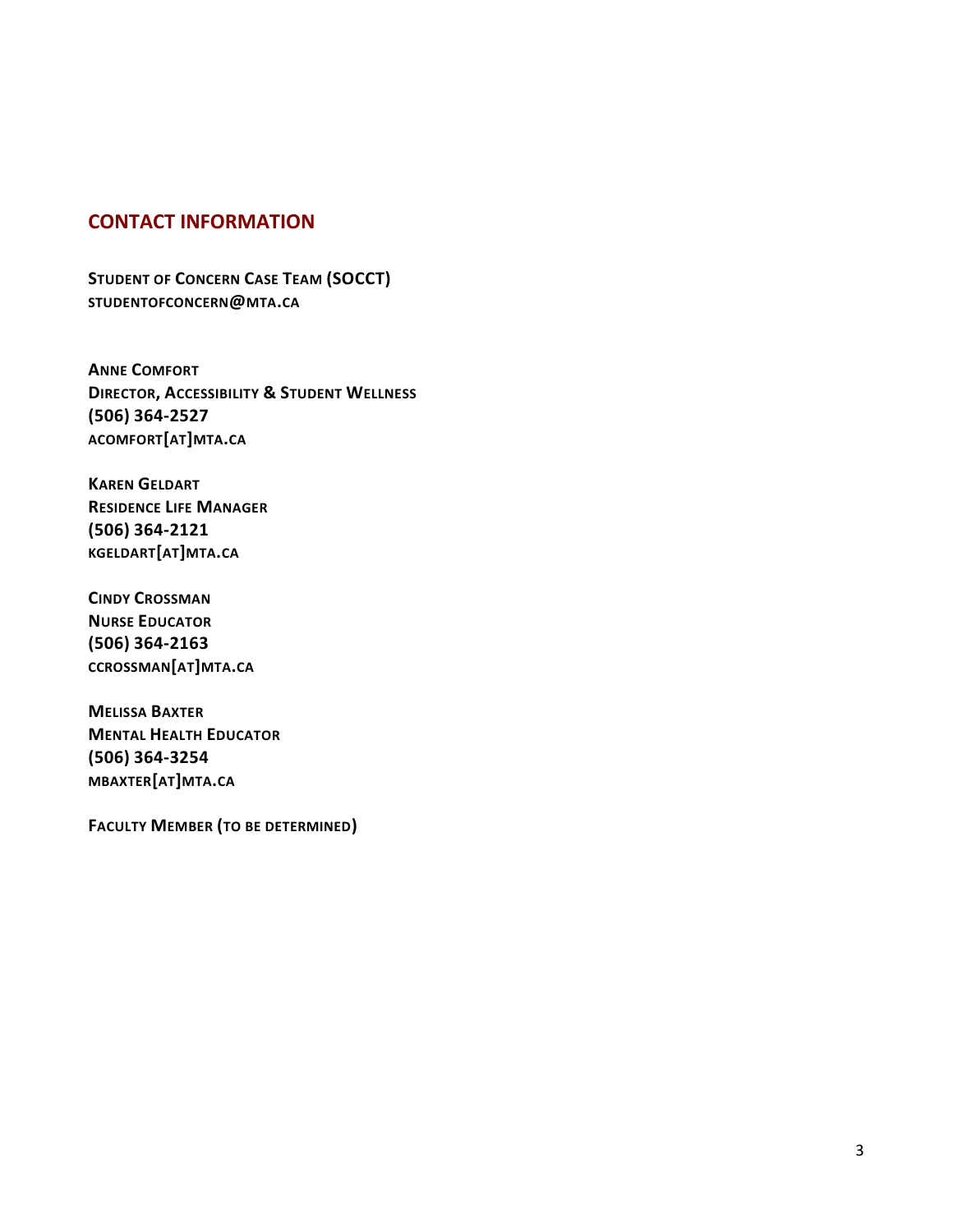# **1. PURPOSE**

The University wishes to support students in order to achieve academic success and personal wellness. In certain situations, individuals may display behavior that is concerning and may pose a threat to themselves. In cases such as these, a student may be referred to the Student-of-Concern Case Team in order to put the supports and services in place to ensure wellness and success. According to the Canadian Mental Health Association, individuals with mental illness are much more likely to be victims of violence than to be violent. Any behavior that is threatening or violent will be dealt with under the Student Code of Conduct (Non-Academic). This document can be accessed on the Mount Allison University website under Student Services.

### **2. GUIDING PRINCIPLES**

1. We value accessibility and inclusion in providing support to students,

2. We recognize and will work to address systemic and individual barriers and stigma associated with mental health issues,

3. We believe that positive mental health and wellness is created through campus culture and as a campus community,

- 4. We support advocacy for students facing mental health challenges,
- 5. We will work with faculty, staff, and students on education, awareness, resources, and crisis response,
- 6. We will be open and receptive to meeting the needs of our students, and
- 7. We will continue to advocate for resources to do our work.

8. We recognize that we have a responsibility to accommodate students with all disabilities and will do so in accordance with the Human Rights legislation.

# **3. STUDENT OF CONCERN CASE TEAM (SOCCT)**

The SOCCT's role is to institute and provide a supportive, collaborative campus-wide approach for responding to students of concern by working closely with academic and administrative and support units, student groups and other key stakeholders.

The SOCCT team strives to prevent students from harming themselves, and to support and assist students in need. We provide supportive interventions for behaviours that place the student at risk. We gather information from and consult with the appropriate stakeholders, and develop strategies and interventions to address individual incidents and cases. The interventions will be designed to promote continued student engagement and student success.

The SOCCT will be used to provide a coordinated response and support plan for the student-of-concern. Protocol for dealing with a student-of-concern may differ depending on the needs of the student-ofconcern. In addition, the SOCCT will meet on a regular basis as a working group on campus to support each other and to continue to develop and deliver a coordinated response to the students-of-concern at Mount Allison University.

#### **3.1 SOCCT Membership**

SOCCT is comprised of key campus stakeholders from across the university.

- Director, Accessibility & Student Wellness, Chair of SOCCT
- Residence Life Manager
- Nurse Educator
- Mental Health Educator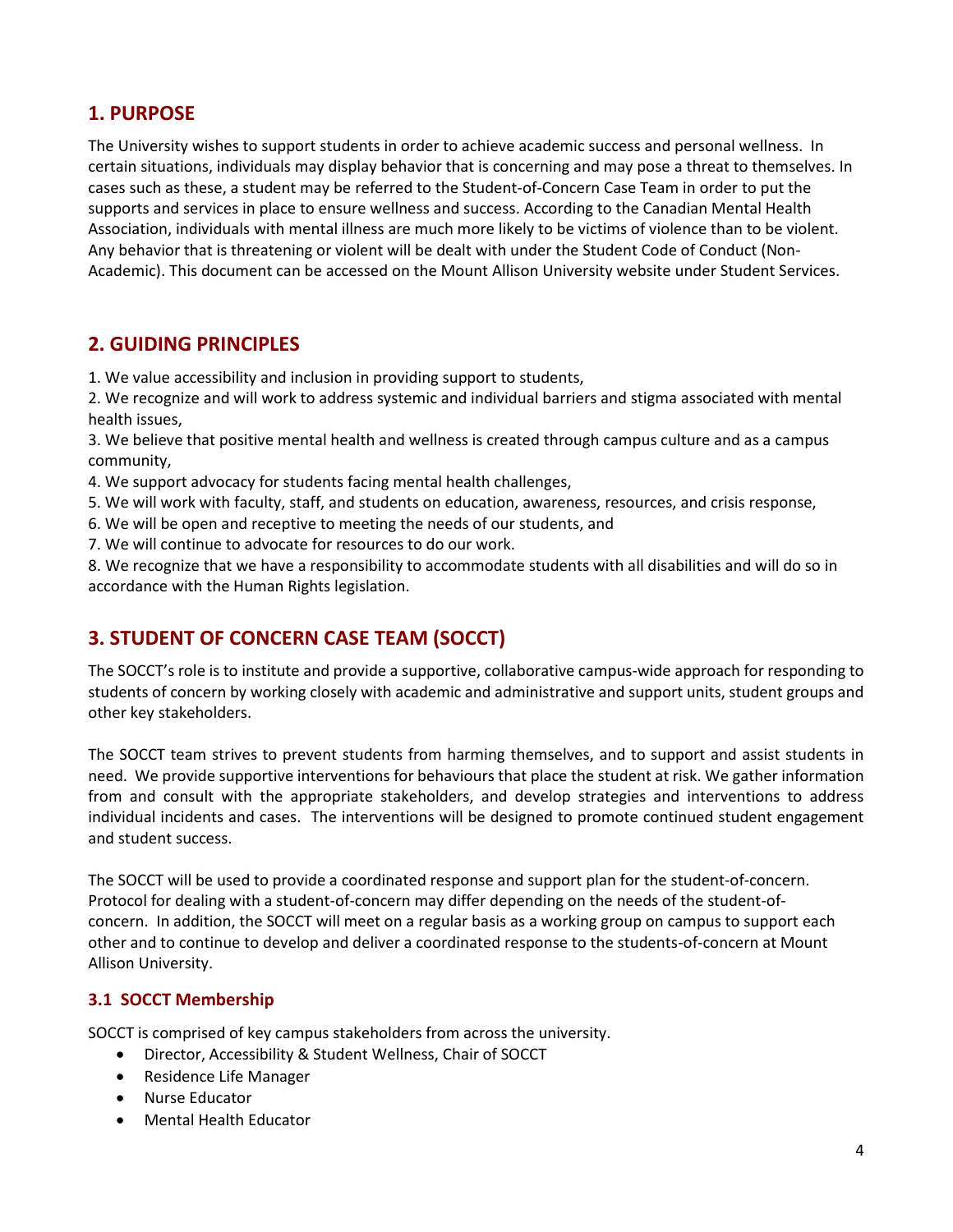Faculty member (to be determined)

The Chair will be the sole recipient of emails sent to the [studentofconcern@mta.ca](mailto:studentofconcern@mta.ca) email address and will only communicate information that is essential to respond to the student of concern. Other members of the University community will be consulted to provide input on SOCCT cases as necessary and appropriate.

# **4. REFERRALS TO THE SOCCT**

General inquiries and specific concerns can be sent to the Chair of the SOCCT through the studentofconcern@mta.ca email address. Individual members of the SOCCT can likewise be contacted directly via their Mount Allison email addresses. Messages will be treated as confidential to the extent that circumstances and privacy regulations permit. For more details about confidentiality, please refer to Section 7 of this document. In the case that the SOCCT deems that a student would be better served through the Student Code of Conduct, the SOCCT will assist faculty, staff, and students in that process.

Messages sent to the SOCCT email address will normally receive a response within two (2) calendar days. In the event of an emergency or imminent threat, contact 911.

#### **4.1 Contact & Data Collection**

Once a referral has been received, the Chair will initiate further data collection whereby all relevant stakeholders are contacted. Data gathering may include interviews with all parties who can contribute information regarding the situation, an interview with the student, and a review of the student's academic record. The case will then be reviewed by the SOCCT. Once a level of intervention, if any, has been determined, appropriate support strategies will be discussed, developed, and implemented. Data collected by the SOCCT will be maintained and kept secure by Student Affairs. Any action taken by the SOCCT will not form part of a student's academic file unless it is determined through consultation with the student that leave or withdrawal will occur.

#### **4.2 Follow-Up**

The SOCCT will determine a plan for follow-up of each case. This may include consulting with faculty and staff regarding student wellness and periodic meetings between the student and a SOCCT member or members. Action on any recommendation(s) by the SOCCT is the responsibility of the appropriate university personnel tasked with the responsibility. It is expected that this individual (or designate) report back to the SOCCT regarding the outcome of the intervention.

#### **4.3 Ongoing Support**

The SOCCT will work with the student to put in place a wellness plan in order to support success. This plan can include a variety of interventions such as student development counseling, academic advising, referral to the Meighen Centre, and/or other interventions that promote personal wellness.

# **5. ACTIVE CASES**

Any referrals which satisfy the criteria listed under "Levels of Intervention" (Appendix 1) and for which the SOCCT agrees that direct, immediate, and coordinated action is necessary, will be deemed active. Active simply refers to the fact that ongoing strategies, interventions, and supports are being carried out and/or put in place by the SOCCT for the benefit of the student.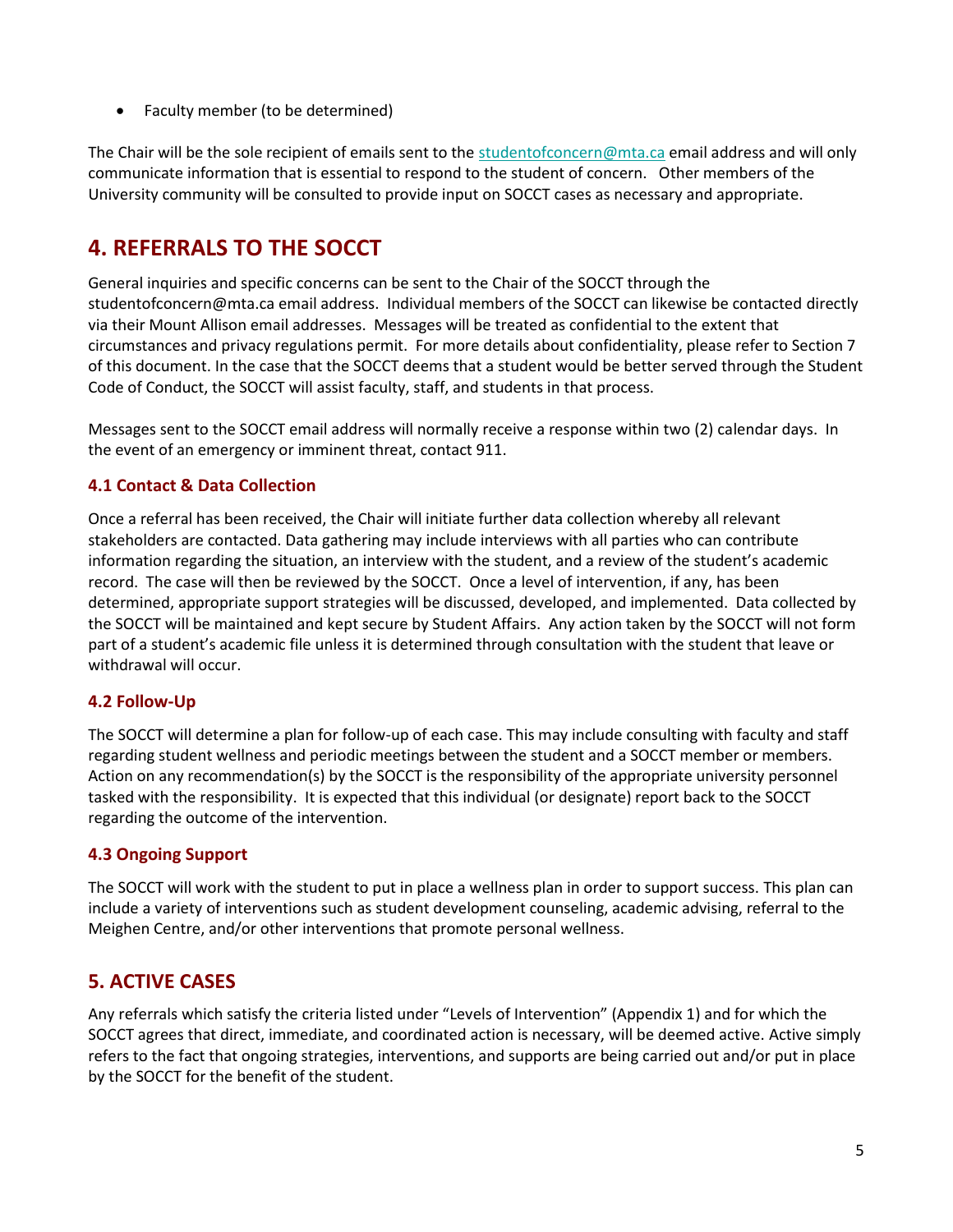# **6. RESOLVED/INACTIVE CASES**

The SOCCT will consider the case complete/closed and the student "inactive" when one or more of the following has occurred:

- 1. the student has participated in the suggested interventions and is on a path to wellness
- 2. the student has left the university either permanently or temporarily due to leave or withdrawal.

If a student-of -concern withdraws from the University on a voluntary or involuntary basis, and if the same student later intends to return to regular study at the University, the student must follow the Return to Campus Procedure, as detailed in Section 8 (Leave & Withdrawal) to be re-activated as a student.

The SOCCT will review the case and any required documentation. The SOCCT may suggest follow-up and other necessary accommodations or actions that the student and/or university should undertake to support the student's return to campus (Section 8). The student's return to campus plan may include ongoing support by the SOCCT.

#### **7. CONFIDENTIALITY**

The University falls under the New Brunswick Right to Information and Protection of Privacy Act. That Act says 46 (1) A public body (Mount Allison) may disclose personal information only…(i) if necessary to protect the mental or physical health or safety of any individual or group of individuals. Personal information includes personal health information about a student.

#### **8. LEAVE & WITHDRAWAL**

If the SOCCT, in consultation with the student of concern, recommends leave or withdrawal, this recommendation will be presented to the Vice-President, International and Student Affairs (VPISA). In such cases, application for re-admission may be required.

#### **8.1 Return to Campus Plan**

Where a student has received approval to return to campus following leave or withdrawal, the SOCCT shall prepare a return to campus plan that outlines any support required to ensure student success. The SOCCT Chair will oversee the return to campus plan and support the student's transition back to campus. The person supporting the return to campus plan shall regularly report the student's progress back to the SOCCT.